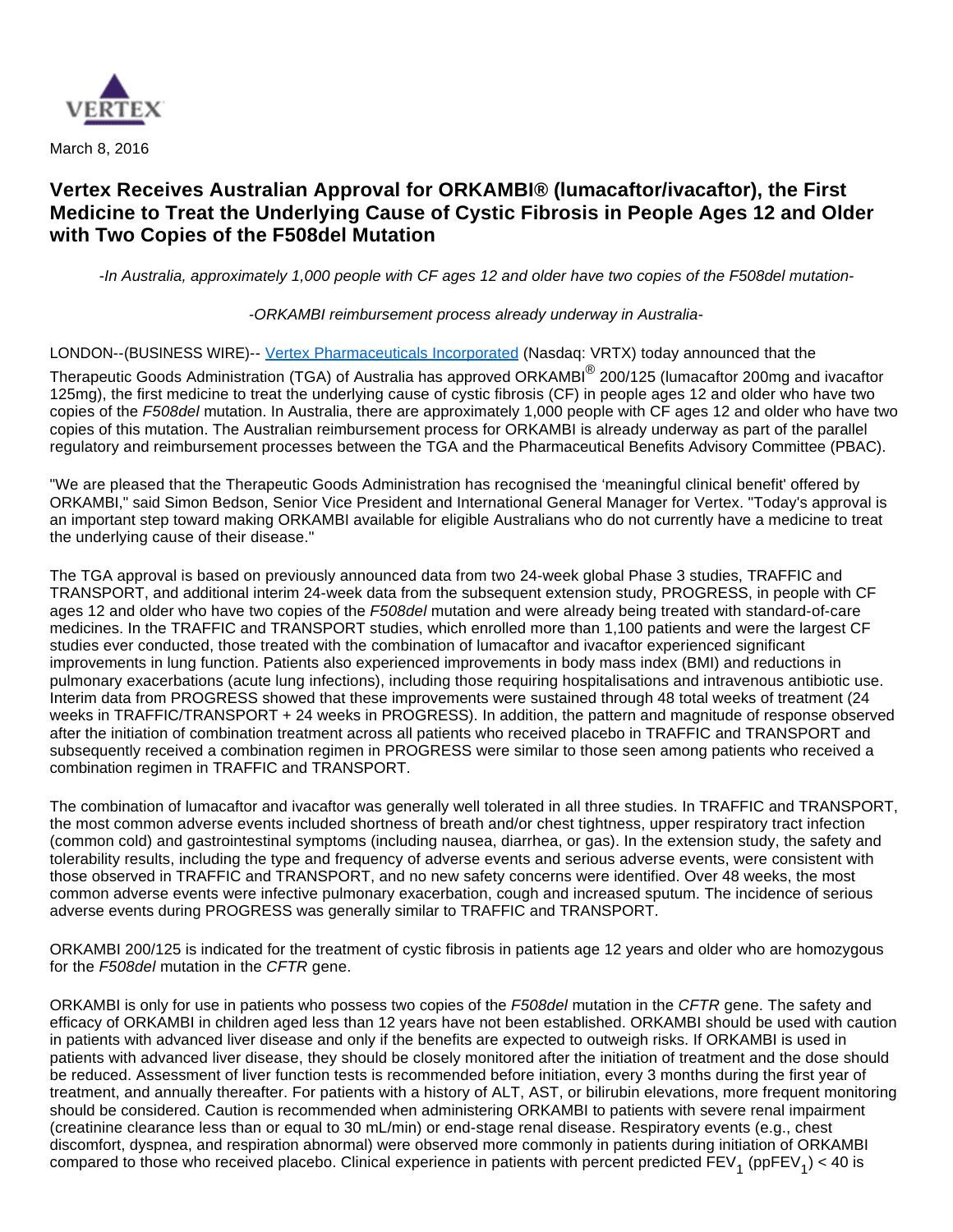limited, and additional monitoring of these patients is recommended during initiation of therapy. Menstrual abnormalities (amenorrhoea, dysmenorrhoea, menorrhagia, menstruation irregular, metrorrhagia, oligomenorrhoea, and polymenorrhoea) were more common in ORKAMBI treated female patients than in placebo. These menstrual abnormalities were more frequent in the subset of female patients who were taking hormonal contraceptives. Increased blood pressure has been observed in some patients treated with ORKAMBI. Blood pressure should be monitored periodically in all patients during treatment. Lumacaftor is a strong inducer of CYP3A; administration of ORKAMBI may decrease systemic exposure of medicinal products which are substrates of CYP3A, which may decrease their therapeutic effect. Co-administration with sensitive CYP3A substrates or CYP3A substrates with a narrow therapeutic index is not recommended. ORKAMBI may substantially decrease hormonal contraceptive exposure, reducing effectiveness. Hormonal contraceptives, including oral, injectable, transdermal, and implantable, should not be relied upon as an effective method of contraception when coadministered with ORKAMBI. Ivacaftor is a substrate of CYP3A4 and CYP3A5 isoenzymes; use of ORKAMBI with strong CYP3A inducers, such as rifampicin, significantly reduces ivacaftor exposure, which may reduce the therapeutic effectiveness of ORKAMBI. Therefore, co-administration with strong CYP3A inducers (e.g., rifampicin, St. John's wort [Hypericum perforatum]) is not recommended. Cases of non-congenital lens opacities without impact on vision have been reported in paediatric patients treated with ivacaftor monotherapy. Baseline and follow-up ophthalmological examinations are recommended in paediatric patients initiating treatment with ORKAMBI. ORKAMBI has not been studied in patients with CF who have undergone organ transplantation. Therefore, use in transplanted patients is not recommended.

# **PBS Information:** ORKAMBI is not listed on the PBS

# **About the Australian Funding Process**

Australian approval and reimbursement of a new medicine is a multi-step process. Generally, once a new medicine receives approval from the TGA, it is assessed for effectiveness and cost-effectiveness by the Pharmaceutical Benefits Advisory Committee (PBAC) for listing on the Pharmaceutical Benefits Scheme (PBS). However, the TGA-PBAC parallel process allows for a reimbursement submission to be made to the PBAC once the TGA submission has been made. Additional information regarding the reimbursement of ORKAMBI in Australia is expected to be available in April 2016, following the publicly announced planned review of ORKAMBI at the PBAC meeting, March 9 to 11, 2016.

### **About Cystic Fibrosis**

Cystic fibrosis is a rare, life-threatening genetic disease affecting approximately 75,000 people in North America, Europe and Australia.

CF is caused by a defective or missing cystic fibrosis transmembrane conductance regulator (CFTR) protein resulting from mutations in the CFTR gene. Children must inherit two defective CFTR genes — one from each parent — to have CF. There are approximately 2,000 known mutations in the CFTR gene. Some of these mutations, which can be determined by a genetic, or genotyping test, lead to CF by creating non-working or too few CFTR proteins at the cell surface. The defective function or absence of CFTR proteins in people with CF results in poor flow of salt and water into and out of the cell in a number of organs. In the lungs, this leads to the buildup of abnormally thick, sticky mucus that can cause chronic lung infections and progressive lung damage in many patients that eventually leads to death.

In Australia, cystic fibrosis is the most common, genetically acquired, life-shortening chronic illness affecting young people. In 2013, the average age of death due to CF in Australia was 27 years.

One in 2,500 babies in Australia, or one baby every four days, is born with CF. Approximately one million Australians, or one in 25 people, carry the CF gene, the majority of whom are unaware they are carriers. Instituted in all Australian States and Territories in 1986, newborn screening drives early diagnosis: almost 90 percent of infant diagnoses are made before three months of age.

Chronic antibiotic treatment is widespread among Australians with CF regardless of age. In 2013, 92 percent of the youngest patients, those under 2 years, received treatment with antibiotics, and at least 95 percent of those in all other age groups also received antibiotic treatment. Nearly half (42.5 percent) of Australians with CF were hospitalised at least once in 2013. Of these patients, approximately half (47.1 percent) spent at least 14 days in the hospital.

In Australia, more than half (51 percent) of people with CF have two copies of the most common CFTR mutation, known as F508del. Approximately 1,000 people with CF in Australia 12 years and older have two copies of the F508del mutation.

# **About ORKAMBI® 200/125 (lumacaftor 200mg and ivacaftor 125mg) and the F508del mutation**

In people with two copies of the F508del mutation, the CFTR protein is not processed and trafficked normally within the cell,